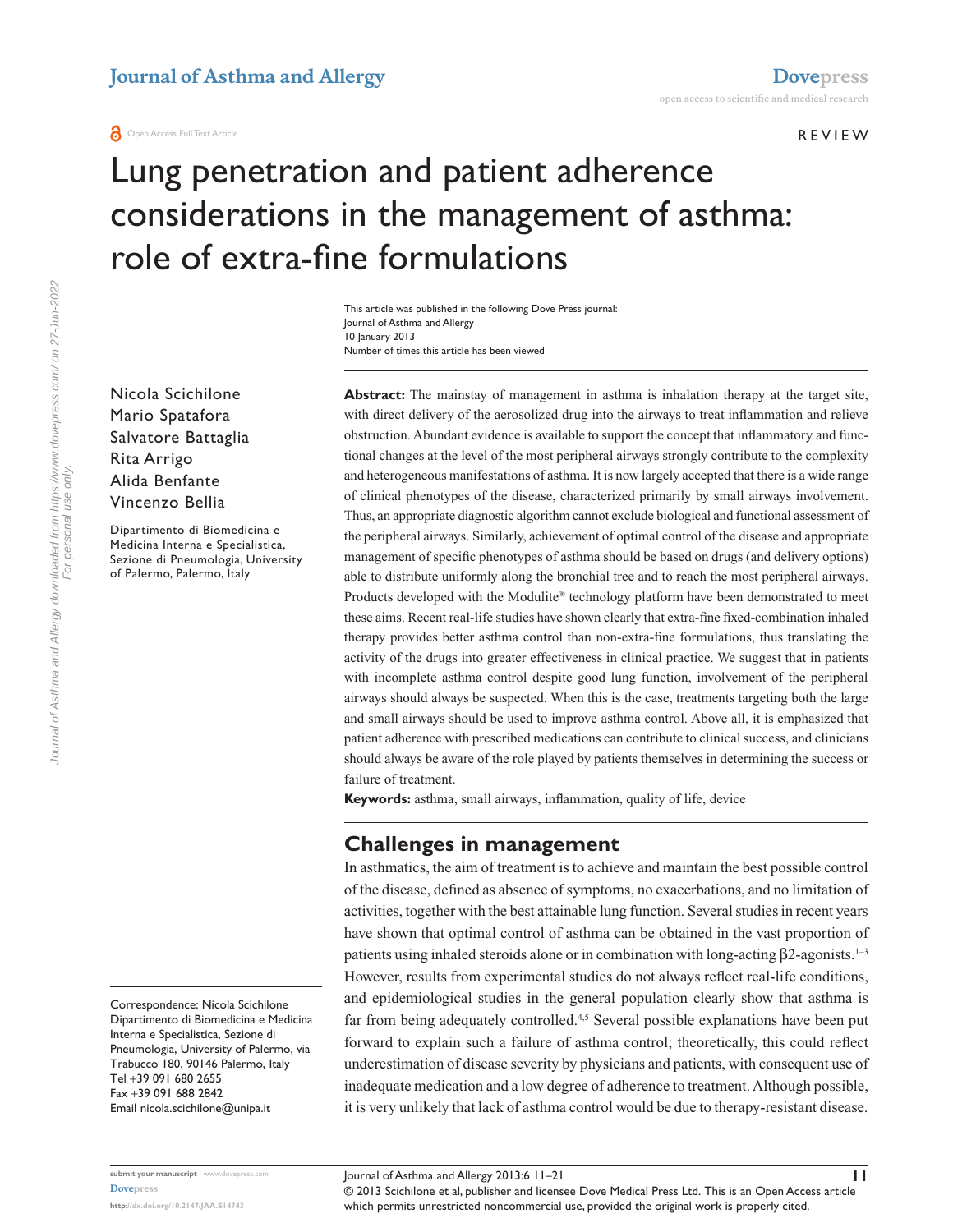**[Dovepress](www.dovepress.com)**

Other disease-related factors should be considered, ie, asthma is envisaged as an inflammatory disorder of the entire bronchial tree, eventually affecting the smallest airways, the involvement of which may remain functionally and clinically silent until features of air trapping and hyperinflation occur. From a pathophysiological perspective, there is increasing evidence of involvement of the peripheral regions of the bronchial tree, and their response to treatment should not be ignored when approaching asthma. It is possible that functional alterations reflecting abnormalities at the level of the peripheral airways are closely associated with lack of asthma control despite conventional treatment.

## **Role of small airways**

Inflammation in asthma is irregularly distributed throughout the airways, and the smaller airways  $(< 2$  mm) and the parenchyma are also involved. This evidence has important implications, ie, delivery of inhaled medications to appropriate areas of the lung is mandatory for successful treatment of asthma.

The role of the peripheral airways in asthma is increasingly being recognized as a potential target for achievement of optimal control of the condition.4–6 Studies based on imaging, transbronchial biopsies, and autopsy specimens have confirmed the role of the peripheral airways in severe or fatal asthma.<sup>7-12</sup> The ENFUMOSA (European Network for Understanding Mechanisms of Severe Asthma) project, a cross-sectional, observational study of severe asthmatics versus not severe asthmatics, identified air trapping, a functional abnormality that is attributed to changes in the peripheral airways, as contributing to the pathogenesis of severe asthma.<sup>13</sup> An observational study<sup>14</sup> comparing severe and nonsevere asthmatics confirmed previous observations by showing that forced vital capacity, used as a physiological measure of air trapping, was significantly reduced at any level of airways obstruction. In this group of asthmatics, changes in the peripheral airways could be envisaged as the primary pathogenetic mechanism, characterizing a condition of excessive bronchoconstriction and more severe clinical features. Following this reasoning, identification of this phenotype would advocate for an appropriate targeted treatment.

The importance of the peripheral airways in the management of asthma could also lie in the assessment and prevention of future risk. Future risk refers to exacerbations, loss of control, a faster rate of decline in lung function, and side effects of treatment. In this scenario, the detection of small airway abnormalities could indicate patients at major risk of asthma attacks or more severe disease, and predict

those likely to benefit from a specific intervention. These observations also imply that functional or pathophysiological parameters reflecting small airways involvement might be used prognostically.

In the context of small airways involvement in specific phenotypes of asthma, it is worth noting that, in a recent study by Scichilone et al,<sup>15</sup> the beneficial effect of an intensive course of exercise training in asthmatics primarily occurred at the level of the peripheral airways. The authors found that the response to methacholine in a protocol devoid of deep inspiratory maneuvers was more evident in terms of attenuation of airway closure and lung hyperinflation, which reflects changes in the small airways. The mechanism by which intensive training exercise reduces airway hyperresponsiveness lies in the distending effect of lung inflation on the airways, which mainly occurs at the level of the peripheral airways.<sup>16</sup> By virtue of airway-to-parenchyma interdependence, deep inspirations eventually cause lengthening or stretching of smooth muscle in the airways and may induce a reorganization of the contractile apparatus, thus reducing the airway response to spasmogens.17

# **Lung penetration and role of extra-fine formulations**

The key point in the treatment of asthma by inhaled medication is to reach the target site. This can be obtained by complying with three conditions: the drug delivery system should assure generation of an aerosol cloud containing particles able to penetrate into the respiratory tract; the aerosol formulation should enable the drug to deposit along the respiratory tract; and deposition of the drug should translate into functional and clinical benefits. Drug penetration and deposition in the airways depends on the type of device used, the aerosol formulation, and the patient's inhalation technique. The aerodynamic size of a particle is the principal determinant of its ability to deposit in the lung. Particle size is usually expressed as mass median aerodynamic diameter, and values of 1–5 µm are suitable for pulmonary delivery. Using monodispersed albuterol with particle sizes of 1.5, 3.0, and 6  $\mu$ m, Usmani et al<sup>18</sup> demonstrated on the basis of radioaerosol deposition (gamma scintigraphy) that smaller particles achieve greater total lung and more peripheral deposition. Over the years, many devices have been designed, differing in terms of their technical design (required inspiratory flow rate, actuation), composition (characteristics of propellant, carrier substances), dose per inhalation, and costs. In suspension formulations, the active drug is not soluble in the propellant and therefore remains in solid powder form in the container.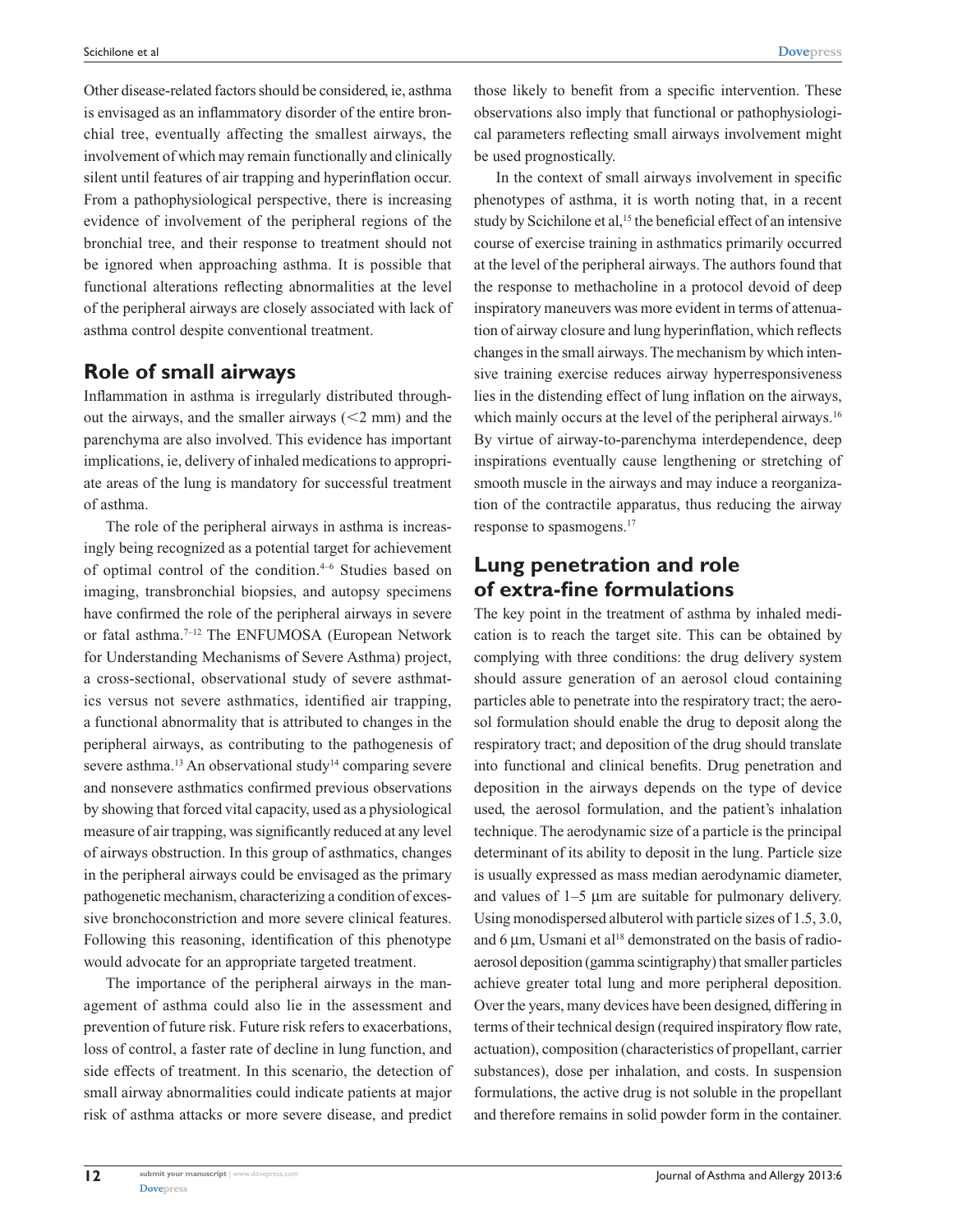To improve the homogeneity of the concentration of drug and, consequently, the emission of a constant amount of drug in the various doses, formulations in suspension must be shaken until uniformity of distribution within the canister is reached before use. This is often overlooked by patients, and is one of the most common errors in daily practice. In addition, suspension formulations may release large particles (due to agglomeration of micronized particles) and, in general, only 10%–15% of the total dose reaches the conductive and lower airways. Moreover, suspension formulations need to be delivered with a relatively larger orifice diameter to avoid its blocking by the suspension emitted, which leads to higher velocity and a lower duration of the aerosol plume. Coordination between inhalation and actuation of the device is often not achieved, causing deposition of the larger particles in the oropharynx.19 Replacement of chlorofluorocarbon propellants with hydrofluoroalkane has allowed, in some cases, a shift to solution formulations, in which the drug is uniformly distributed, so shaking of the inhaler is no longer critical. The new hydrofluoroalkane solution aerosols allow for the particle size to be modified within the respirable range (extra-fine or coarser particles), thus allowing deeper penetration of the medication into the lung (Figure 1). Modulite® technology (Chiesi Farmaceutici, Parma, Italy) has been developed for optimal delivery of inhaled drugs to the lung.20,21 This ambitious target could be achieved with integration of device characteristics, propellant characteristics, drug formulation, and appropriate use by patients. With regard to device and propellant characteristics, the goal is to generate a slow

moving cloud containing particles of the required particle size. Modulite technology achieves this goal primarily by the geometry of the actuator orifice and careful selection of the hardware. In addition, changes in vapor pressure by mixing available propellants and the volume of the metering valve also contribute to optimize delivery.

The Modulite also uses an appropriate drug concentration and a nonvolatile component to provide the targeted particle size (Figure 2). Indeed, the particle size depends on the drug concentration in a droplet and other nonvolatile components that are added; each droplet will eventually dry to result in a particle, the size of which depends on the concentration of drug in the solution. The actuator geometry also influences the cloud formation, with a smaller orifice producing a more refined spray. Moreover, the use of small pre-established orifices generates slow moving clouds over a much longer time period, helping patients to coordinate the inspiratory maneuver with generation of the cloud. Taken together, these characteristics enable the Modulite technology to deliver drug particles within a desired range of mass median aerodynamic diameter which can reach both the large and small airways.<sup>20,21</sup> In summary, the Modulite technology is an effective replacement for chlorofluorocarbon-based drug delivery systems, combining ease of use of a pressurized metered-dose inhaler (MDI) with the accuracy of dry powder inhaler dosing. In addition to the option of providing a seamless transition from chlorofluorocarbons to nonchlorofluorocarbon alternatives, this technology has the advantage of enabling the size and distribution of particles to be modulated in order to target the small airways.



**Figure 1** Algorithm showing the switch from chlorofluorocarbon (CFC) to hydrofluoroalkane (HFA) propellants and development of extra-fine formulations.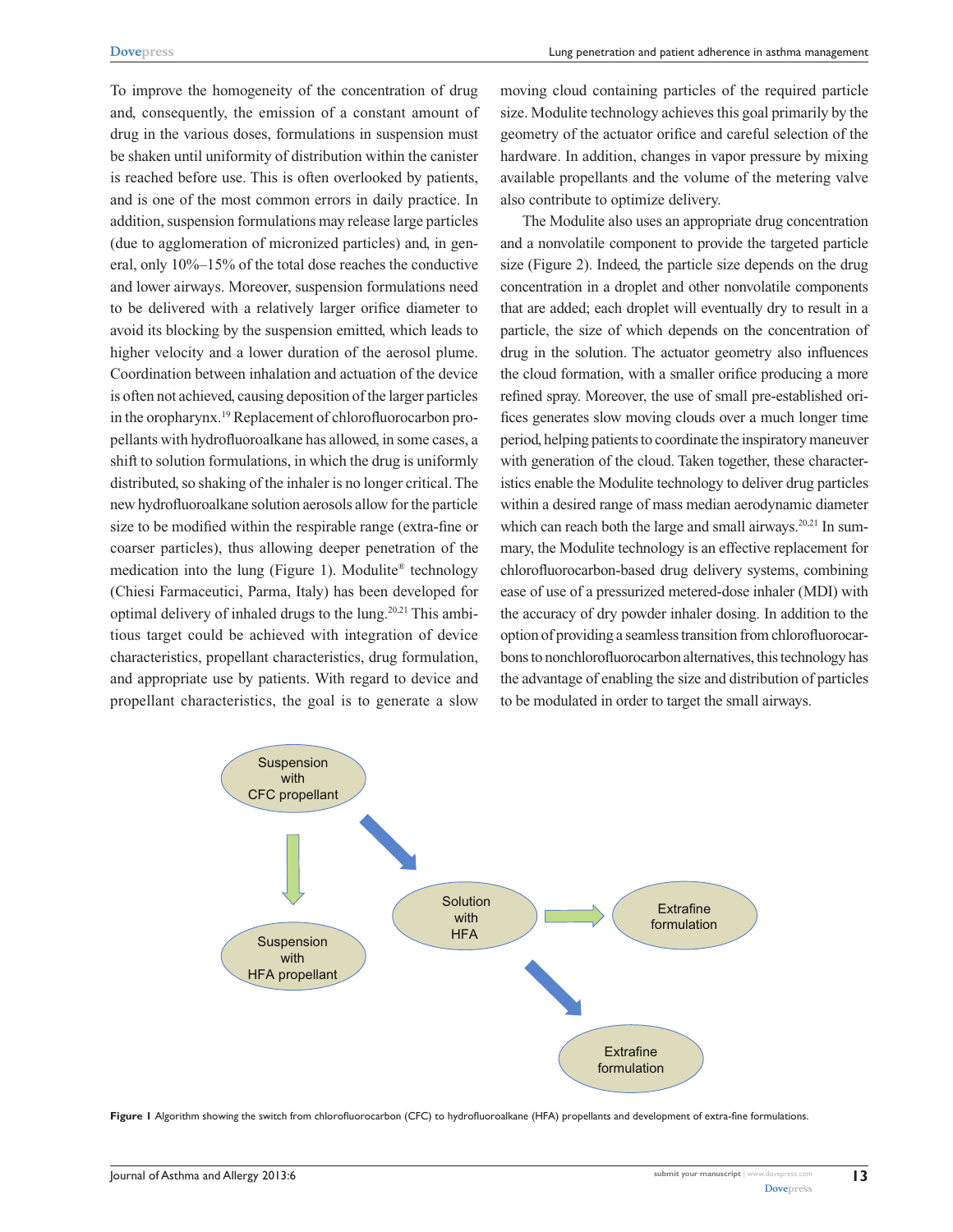

**Figure 2** Description of the Modulite® technology (see text for details).

Other devices available include the breath-activated pressurized MDI which is triggered by the inspiratory maneuver (breath-actuated pressurized MDI), whereby the drug is released when inhalation triggers the MDI, and avoids any coordination issues. Finally, the dry powder inhalers, such as the Diskus, Turbuhaler, Diskhaler, and Rotahaler, contain powdered drug that is dispersed into particles after activation by an inspiratory maneuver on the part of the patient. While the pressurized MDIs are all quite similar in terms of their mode of use, dry powder inhalers differ from one to another, and may require completely different actions to be used. Given that dry powder inhalers are breath-actuated, they do not need any coordination between activation and inhalation. Some studies have shown that use of dry powder inhalers may be easier to learn than for MDIs, $22,23$  although the common experience in real life results in conflicting results, eg, they may be managed incorrectly by patients, resulting in a poor level of disease control. We believe that differences in efficacy are trivial when these different devices are used with proper inhalation technique. The issue remains as to whether the targeted site is reached by drug delivered using different devices.

## **Safety and efficacy studies with extra-fine formulations**

Clinical studies suggest that extra-fine formulations are able to deliver inhaled drugs throughout the whole bronchial tree and can be effective with regard to functional and biological parameters. Accessing and treating the distal part of the lung has recently been reviewed by Scichilone et al.<sup>24</sup> To date, there are three single-agent extra-fine formulations on the market (beclomethasone, ciclesonide, formoterol), and only one fixed-combination product is available (beclomethasoneformoterol), although a Phase II randomized controlled trial of a fixed combination of ciclesonide-formoterol formulated as a powder has recently been published.25 The fine particle fraction of this new powder formulation is approximately 50% smaller than that in the ciclesonide hydrofluoroalkane MDI.25 These formulations are able to deliver particles to both the large and small airways, resulting in a significant increase in drug deposition in the peripheral airways with respect to the dose delivered.26 However, this physicomechanical characteristic per se does not imply any clinical advantage. Clinical trials $27,28$  have been designed to explore whether use of extra-fine formulations improve lung function, asthma control, and health-related quality of life compared with inhaled drugs delivered as non-extra-fine formulations. Studies of extra-fine inhaled corticosteroids (ICS) have demonstrated larger improvements in functional and inflammatory parameters related to small airways abnormalities compared with non-extra-fine formulations,<sup>27,28</sup> even at lower extra-fine ICS doses.29

Additional studies have extended these observations to a fixed combination of extra-fine beclomethasone-formoterol. A large multicenter, multinational, randomized, controlled Phase III trial<sup>30</sup> comparing the beclomethasone-formoterol fixed extra-fine combination with the same two drugs given via separate inhalers and in non-extra-fine formulation demonstrated a significantly higher percentage of days with asthma control in the extra-fine combination arm.

**14**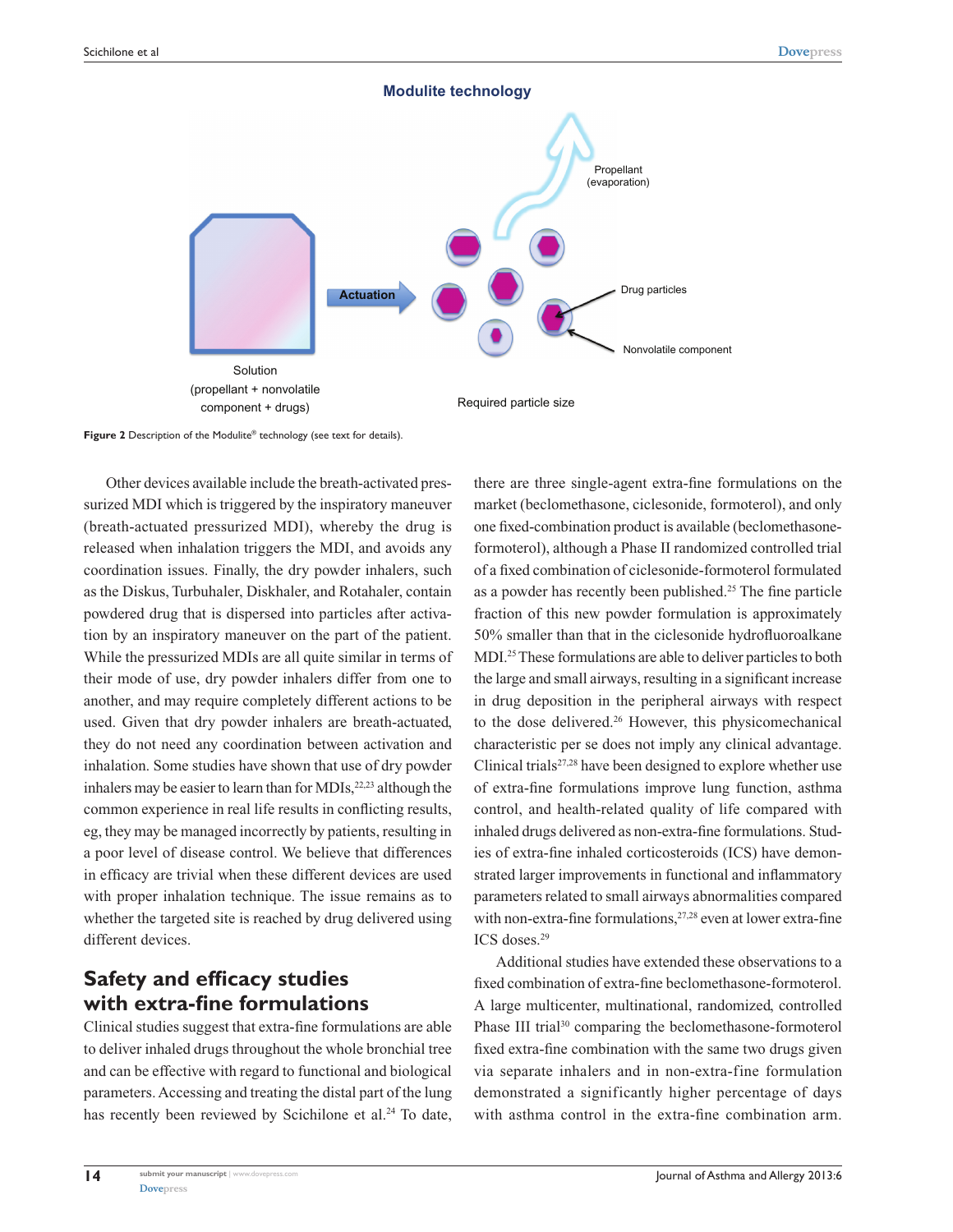The fixed extra-fine formulation was noninferior in terms of improvement in lung function to fixed non-extra-fine combinations of other inhaled ICS + long-acting β2-agonist (LABA) combinations, namely budesonide-formoterol and fluticasone-salmeterol.<sup>31,32</sup> Recently, Papi et al<sup>33</sup> demonstrated that in patients whose asthma was controlled with high-dose fluticasone-salmeterol, stepping down to a medium dose of an extra-fine beclomethasone-formoterol combination preserved complete control of symptoms.

As expected, the effect of extra-fine ICS-LABA combinations on functional parameters specifically related to peripheral airways abnormalities $31,34$  is greater than that of non-extra-fine ICS-LABA combinations. In another study reported by Papi et al, $31$  treatment with the extrafine beclomethasone-formoterol combination was significantly superior to an equipotent dose of the non-extra-fine fluticasone-salmeterol combination in terms of improving air trapping, as demonstrated by a reduction in forced vital capacity. The extra-fine beclomethasone-formoterol combination demonstrated a greater and more specific effect on variables directly related to small airways function, as demonstrated by the tendency to be significantly superior to equipotent doses of non-extra-fine fluticasone-salmeterol in improving closing capacity, measured by the single breath nitrogen washout test (Figure 3, *P* = 0.08 versus baseline for beclomethasone-formoterol), whereas conventional spirometric parameters showed significant improvements in both treatment arms,<sup>34</sup> suggesting that the effects of the extra-fine formulation could be attributed to an additional effect on the small airways. In the same study,  $34$  a greater (and statistically significant) effect in increasing the provocative concentration of methacholine causing a 20% fall in forced expiratory volume in one second was documented in the extra-fine formulation arm, suggesting homogeneous distribution of the drug throughout the bronchial tree. The clinical significance of these findings is yet to be determined.

Imaging studies<sup>35,36</sup> further support the concept that these new formulations produce beneficial changes in the distal airways. Small airways patency has been assessed indirectly by a thoracic high-resolution computed tomography technique for measuring changes in regional hyperinflation,<sup>35</sup> and ultrafine beclomethasone in hydrofluoroalkane demonstrated greater efficacy than beclomethasone in chlorofluorocarbon in reducing regional air trapping, as assessed by changes in the regional distribution of lung attenuation. Ciclesonide, delivered as a small particle, is also able to reduce small airway inflammation, as showed by Cohen et  $al$ ,<sup>36</sup> who demonstrated in a small pilot study that treatment with smallparticle ciclesonide significantly reduces methacholineinduced air trapping due to small airway closure compared with placebo.

It is worth pointing out that reaching the periphery of the lung is not only possible using non-extra-fine combinations, and that budesonide-formoterol delivered by Turbuhaler significantly improves small airways impairment in asthmatic patients compared with fluticasone-salmeterol.<sup>37</sup> However, peripheral deposition of an extra-fine beclomethasoneformoterol combination is several times higher compared with a non-extra-fine combination.38 Moreover, the lung deposition and lung distribution pattern of beclomethasone-formoterol in a pressurized MDI containing hydrofluoroalkane has been compared in asthmatic subjects and healthy controls, using a



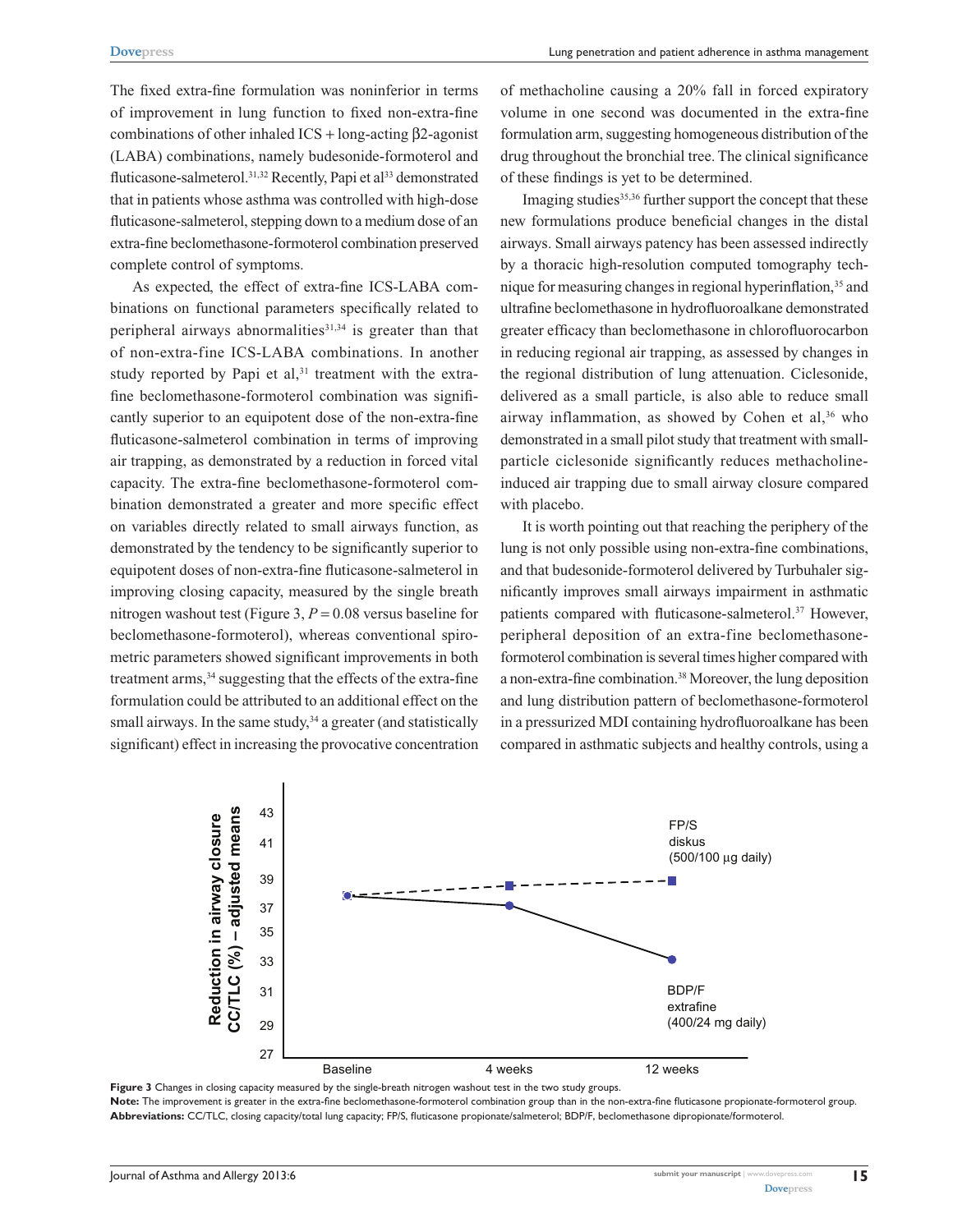formulation labeled with technetium-99m.39 Deposition into the lungs showed low variability (31%–34% of the nominal dose) between asthmatic and healthy subjects, confirming efficient delivery to the lung regardless of pathophysiological conditions. Furthermore, drug distribution was observed throughout the lung, including the peripheral airways, where at least one-third of the drug was deposited (34% in asthmatic patients and 41% in healthy subjects), indicating that increased airway obstruction in patients had a moderate impact on the pattern of deposition.39 Very recently, the first extra-fine fixed combination of beclomethasone-formoterol inhaled from a proprietary innovative dry powder inhaler called the NEXThaler® has been developed. This extra-fine powder, multidose, breath-actuated inhaler incorporates a novel full dose feedback system providing accurate dose metering and consistent full dose release independent of respiratory flow. The currently available fixed ICS-LABA combinations delivered through dry powder inhalers have a mass median aerodynamic diameter higher than 2  $\mu$ m, and are not able to deliver extrafine doses with a MMAD lower than  $2 \mu m^{40}$  Therefore, the extra-fine fixed combination of beclomethasone-formoterol represents the only extra-fine combination in both pressurized MDI and dry powder inhalers developed so far (Figure 4). $40-42$ A scintigraphic study confirmed high lung deposition (56% of the emitted dose in asthma patients) and uniform distribution throughout the entire bronchial tree, with a distribution pattern showing one third of the drug deposited in the small airways and two thirds in the large airways (Figure 5). This study involved healthy subjects and patients with asthma or chronic obstructive pulmonary disease, and showed that this effective delivery to the lung was independent of the pathophysiological condition.43

The issue is whether improvements in parameters related to small airways function translate into improvements in respiratory symptoms and health-related quality of life. In this respect, extra-fine beclomethasone significantly improved health-related quality of life at 12 months compared with non-extra-fine beclomethasone in a nonblinded, randomized trial of 473 asthmatics,<sup>44</sup> although this observation needs to be confirmed. This report opens up a different scenario: the beneficial effect on the large airways masks the contribution of changes in the small airways to symptomatic improvement; changes at the level of the small airways mostly affect other clinical or functional features, such as exercise tolerance or exercise-induced dynamic lung hyperinflation; and/or changes in small airway function, primarily lung hyperinflation, could occur during induced or spontaneous bronchoconstriction rather than in stable asthma. Despite the evidence that extra-fine formulations are able to target the peripheral airways, the relative contribution of modulation of peripheral airways abnormalities to clinical outcomes is still unclear, and randomized controlled studies of extra-fine versus non-extra-fine formulations are needed to evaluate whether changes in abnormalities of the small airways correlate with improvement in clinical outcome.

As stated above, demonstration of the efficacy of extrafine formulations in clinical trials does not necessary translate into effectiveness of the same formulation in clinical practice. Development (and constant updating) of guidelines for asthma management is based on major randomized controlled trials, which represent the most rigorous method for assessment of the existence of a cause-effect relationship between treatment and outcome, and to assess the actual cost of treatment. In these studies, enrolled subjects are



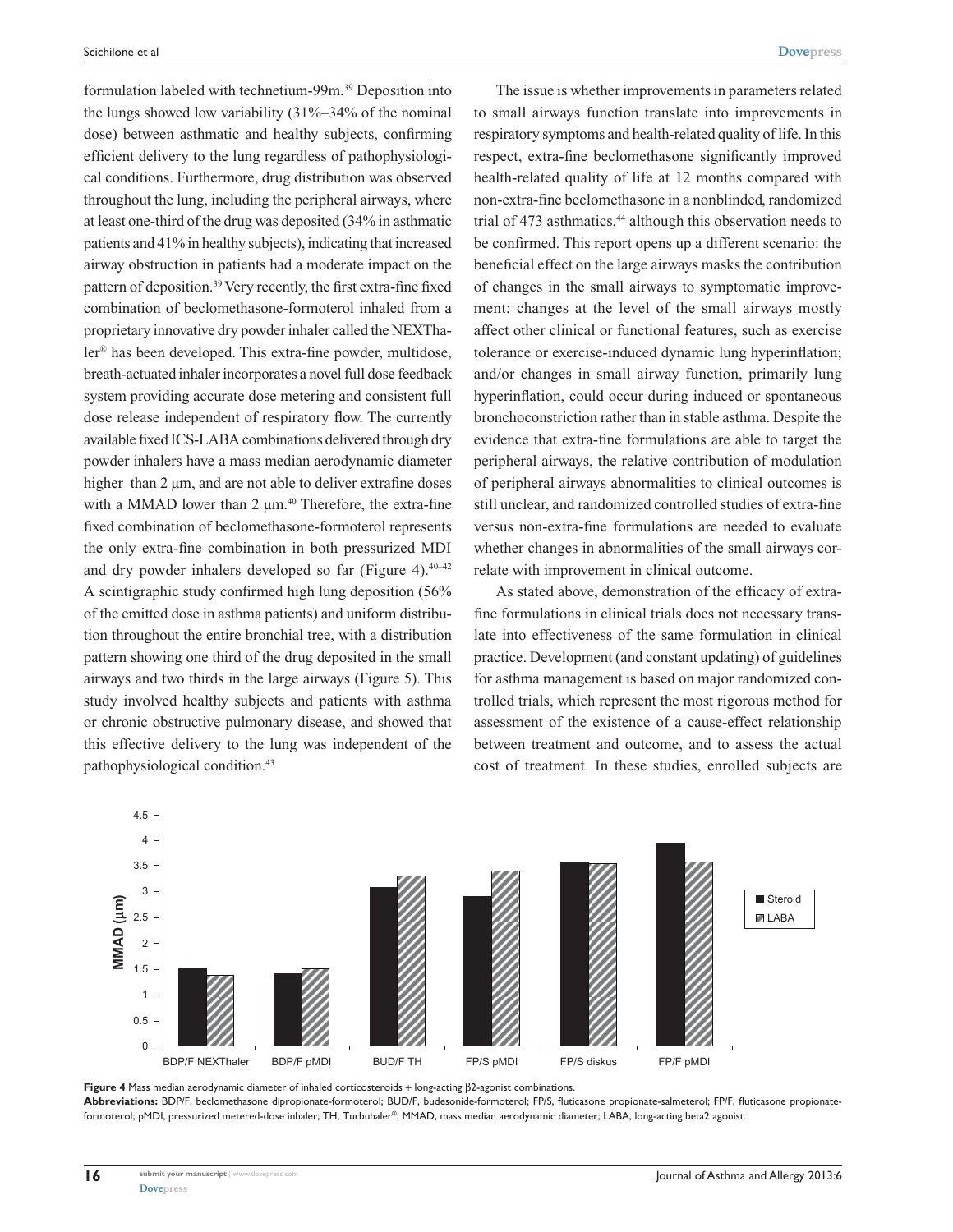

**Figure 5** Scintigraphic image in a patient with asthma after inhalation of extra-fine beclomethasone dipropionate-formoterol 400/24 µg through the NEXThaler™ dry powder inhaler.

randomly assigned to different groups, which are balanced for the main anthropometric and functional or clinical characteristics, receiving different treatments (ie, active treatment versus placebo or experimental therapy versus conventional therapy). These randomized controlled trials are usually performed in a single-blind or double-blind fashion in order to minimize the influence of external factors on the results (bias). Despite the undeniable usefulness of randomized controlled trials in medical research, some concerns are raised as to the usefulness of the findings that are obtained. One of the most important criticisms lies in the ability to generalize the results of these studies to the general population, which is known as external validity. This is strongly and negatively influenced by rigorous inclusion criteria, which discriminate between the study population and the real-life population. It follows that, in order to achieve high internal validity, the randomized controlled trial is only partially representative of the general population.

In recent years, observational real-life studies $45-47$  have been carried out to verify whether, and in what proportion of patients, asthma control is achieved with currently available (and actually prescribed) therapies. These studies, especially those performed in large populations, are useful to confirm the findings from randomized controlled trials by assessing treatment effectiveness and safety in patients encountered in daily clinical practice. Therefore, these studies may help, with indirect evidence, in understanding whether improvements in small airways function can translate into clinically significant patient outcomes. A study of 111 asthmatics with moderate or severe persistent asthma<sup>45</sup> showed that 56.6% of those treated with a fixed extra-fine combination of beclomethasone-formoterol achieved asthma control, as opposed to only 36.2% of those treated with a fixed nonextra-fine combination of ICS-LABA. A larger multicenter Italian study, PRISMA (PRospectIve Study on asthMA control),<sup>46</sup> confirmed and extended these initial observations. The PRISMA study included a total of 2853 asthmatic patients, of whom 83.2% regularly used pharmacological therapy for asthma. Patients treated with a fixed extra-fine combination of beclomethasone-formoterol achieved better asthma control and quality of life than those using other fixed non-extra-fine combinations of ICS-LABA. Although this observational study cannot provide scientific proof to explain these results, it is plausible to postulate that the improvement in asthma control was achieved by the smaller particle sizes in the extra-fine beclomethasone-formoterol combination compared with larger particles of other fixed non-extrafine combinations, enabling the ICS-LABA to reach and treat both large and small airways effectively. Moreover, another recent real-life study<sup>47</sup> investigated a population of asthmatics who smoked, a not uncommon subgroup of asthmatics who are, by definition, excluded from randomized controlled trials in asthma. In the cohort of smokers, lung function improved significantly, and all comparisons between smokers and nonsmokers in terms of measures of effectiveness (lung function and asthma control) did not reveal any significant difference in therapeutic response to extra-fine beclomethasone-formoterol. Therefore, this study confirmed the effectiveness of beclomethasone-formoterol in current clinic practice, thus extending the indication of extra-fine beclomethasone-formoterol to treat patients with moderate to severe persistent asthma who smoke.

A direct consequence of asthma control should be improvement in health-related quality of life. Initial observations demonstrated that switching from a non-extra-fine formulation to an extra-fine one containing the same ICS (beclomethasone) significantly improved health-related quality of life, although conventional clinical indices of pulmonary function did not differ.<sup>44</sup> More recently, relationships between small airways function and patient-reported outcomes of health status, dyspnea, and disease control have been assessed.48 The findings demonstrated that peripheral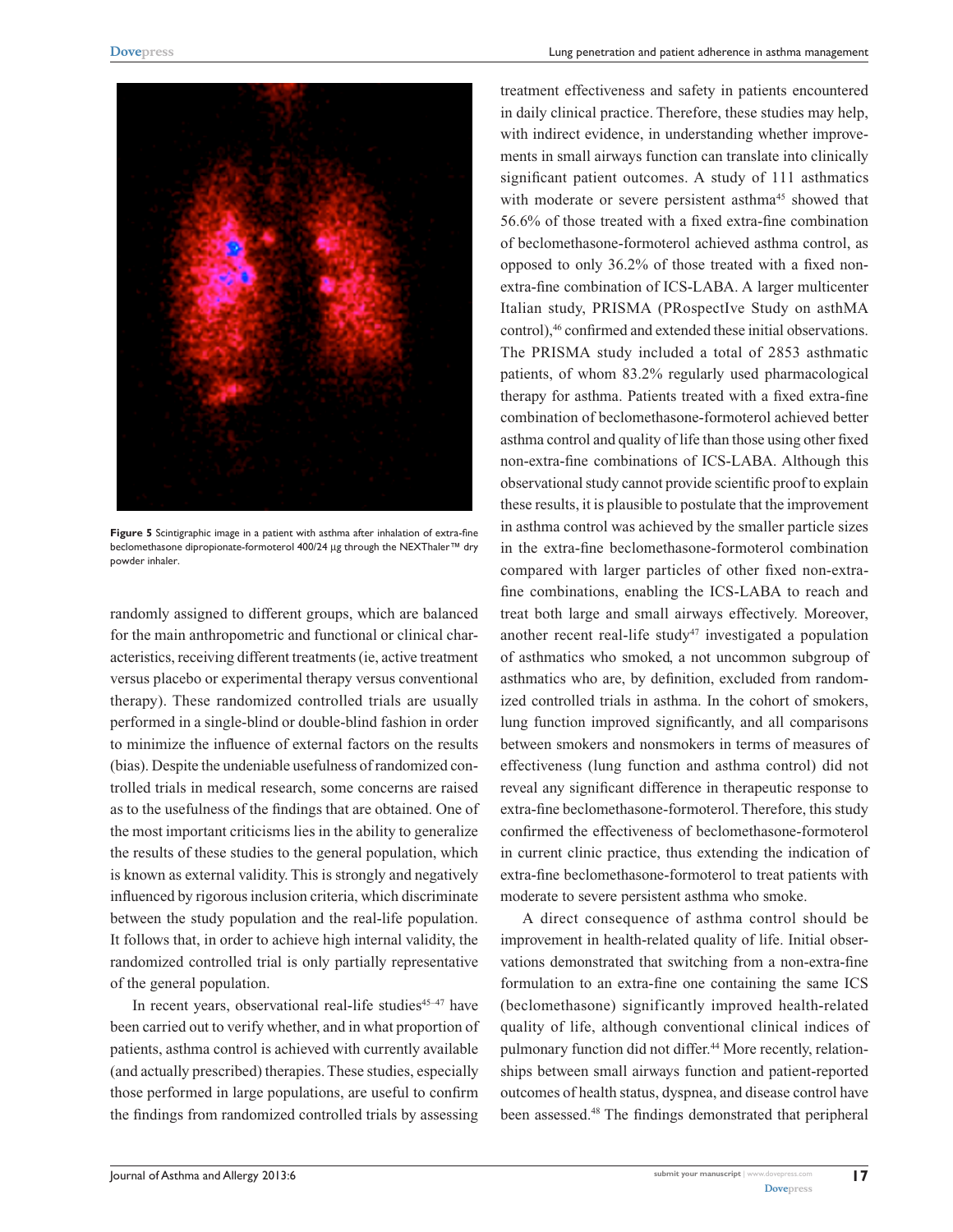airways function (assessed by impulse oscillometry) in addition to proximal airways function were correlated with the above-mentioned outcomes. Larger and more specifically designed controlled trials are required to clarify and confirm this relationship. Table 1 summarizes the main results of studies comparing the beclomethasone-formoterol combination with other fixed-dose combinations.

#### **Patient adherence considerations**

The contribution of patient adherence with prescribed medication to clinical success cannot be overestimated,<sup>49</sup> and clinicians should always be aware of the role played by patients themselves in determining the success or failure of treatment. Indeed, in many cases, the problem does not lie with the medication, but in whether or not the patient is properly exposed to it. These general concepts apply perfectly to asthma, the management of which is based on the use of inhalation therapy. The clinical benefit provided by inhaled therapy can be influenced by several factors, mostly related to the patient rather than to the medication itself.<sup>50</sup> Amongst these, adherence plays a major role, particularly in pediatric and elderly patients. "Adherence" must be distinguished from "compliance", the main difference being related to the agreement of the patient to take the prescription. Hence, while "noncompliant" patients simply ignore prescriptions, adherent patients consistently take medications as prescribed and nonadherent ones fail to do so, despite their positive attitude to the prescription. Three forms of nonadherence have been identified, ie, erratic, unwitting, and deliberate.<sup>51</sup>

Erratic nonadherence is defined as underuse of medications, missed doses, and drug "holidays", which are all conditions that typically occur in children and adolescents.<sup>52</sup> The clinical variability of asthma makes the disease particularly prone to erratic adherence. Unwitting or unintentional nonadherence occurs when a patient or a parent of a pediatric patient is nonadherent due to poor understanding of the disease and its treatment. This may occur when a patient does not know the proper technique for inhaler use or does not understand the difference between a rescue and controller medication. This may explain why reduced adherence is more common with ICS<sup>53</sup> than with bronchodilators, the inhalation of which is followed by prompt symptomatic relief. Deliberate nonadherence refers to a situation, mainly occurring during periods of disease quiescence, in which treatment is deliberately modified by patients (or parents) who believe that risks of treatment outweigh the benefits.

The issue of patient age is particularly important in unintentional nonadherence. Young children are dependent on others for delivery of medication, and are frequently unable to communicate their perception of symptom severity.<sup>54</sup> While adolescents tend to underestimate the importance of preventive medicine (ie, taking medications to reduce risk despite being currently well), they are typically exposed to risky behaviors (including tobacco, alcohol, and drug use) and depression, that may undermine asthma management and control through increased medication nonadherence.<sup>55</sup> In elderly patients, unintentional nonadherence with inhalation therapy represents a complex problem that may lead to significant impairment of symptomatic control of asthma.

| <b>Reference</b>            | <b>Study design</b>                 | <b>Treatments and daily dose</b>                                                                                                      | <b>Results</b>                                                                                                                                                                                                                                                                                                                  |
|-----------------------------|-------------------------------------|---------------------------------------------------------------------------------------------------------------------------------------|---------------------------------------------------------------------------------------------------------------------------------------------------------------------------------------------------------------------------------------------------------------------------------------------------------------------------------|
| Papi et al <sup>31</sup>    | Double-blind RCT                    | Extra-fine BDP/F $(400/24 \mu g)$ versus<br>FP/S (500/100 µg)                                                                         | Greater FVC change from baseline with extra-fine BDP/F<br>as compared with FP/S ( $P = 0.040$ )                                                                                                                                                                                                                                 |
| Huchon et $al^{30}$         | Double-blind, double-<br>dummy, RCT | Extra-fine BDP/F (400/24 µg) versus<br>$BDP + F (1000/24 \mu g)$                                                                      | Greater percentage of asthma control days with extra-<br>fine BDP/F as compared with BDP/F ( $P < 0.005$ )                                                                                                                                                                                                                      |
| Scichilone et $al^{34}$     | Double-blind, double-<br>dummy, RCT | Extra-fine BDP/F (400/24 µg) versus<br>FP/S (500/100 µg)                                                                              | Significant improvement from baseline of PD <sub>20</sub> MchFEV, was<br>observed only with extra-fine BDP/F and not with FP/S                                                                                                                                                                                                  |
| Müller et al <sup>45</sup>  | Real-life observational<br>study    | Extra-fine BDP/F (mean daily BDP<br>dose 312 µg) versus BUD/F<br>(mean daily BDP dose 590 µg)<br>and FP/S (mean daily FP dose 675 µg) | Significantly higher percentage of patients with controlled<br>asthma with extra-fine BDP/F as compared with<br>$BUD/F + FP/S (P = 0.031)$ ; significantly better asthma<br>control total score, daytime symptom score and rescue<br>medication use score with extra-fine BDP/F as compared<br>with BUD/F + FP/S ( $P < 0.05$ ) |
| Allegra et al <sup>46</sup> | Real-life observational<br>study    | Extra-fine BDP/F (mean daily BDP<br>dose 321 µg) versus BUD/F<br>(mean daily BUD dose 715 µg)<br>and FP/S (mean daily FP dose 720 µg) | Significantly higher percentage of patients with controlled<br>asthma with extra-fine BDP/F as compared with BUD/F<br>$(P = 0.032)$ and significantly higher quality of life with<br>extra-fine BDP/F as compared with FP/S ( $P = 0.018$ )                                                                                     |

**Table 1** Studies comparing the beclomethasone-formoterol combination with the other fixed-dose combinations

**Abbreviations:** RCT, randomized controlled trial; BDP/F, beclomethasone-formoterol; FP/S, fluticasone-salmeterol; FVC, forced vital capacity; BUD/F, budesonide/formoterol; PD<sub>20</sub>MchFEV<sub>1</sub>, provocative dose of methacholine causing 20% reduction in forced expiratory volume in one second; BUD, budesonide; BDP, beclomethasone; FP, fluticasone.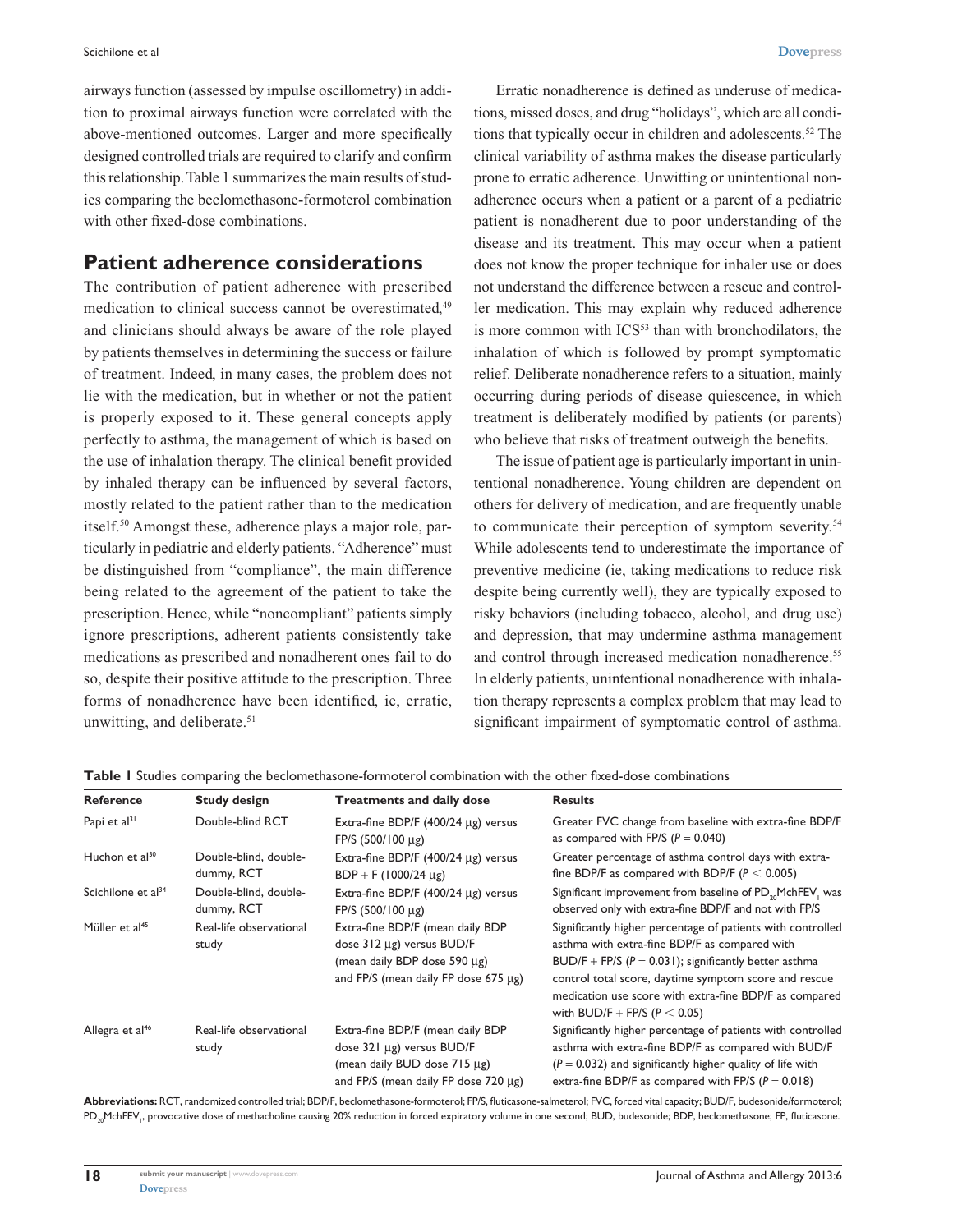Elderly patients often suffer from several chronic diseases requiring multiple medications. Indeed, complexity of treatment can be considered a major risk factor for reduced adherence with medication, as well as morbidity and mortality in elderly patients. In addition, elderly patients may suffer from cognitive, hearing, or visual impairments, or other physical inabilities (such as arthritis, tremor, and low coordination) that significantly affect their ability to understand and follow treatment regimens.

In a real-life scenario, the characteristics of the extrafine combinations may be helpful to some patients for several reasons: first, the slower velocity and longer duration of the plume may facilitate hand-breath coordination, thereby improving the patient's ability to use the device correctly; in addition, the solution formulation eliminates the need to shake the device before inhalation, which is mandatory for suspensions and is commonly overlooked by patients, resulting in variable dose delivery; and although higher adherence with treatment is expected with all fixed ICS-LABA combinations because of use of a single inhaler, extra-fine beclomethasone-formoterol has demonstrated significant improvements in asthma control as compared with the same drugs administered by separate inhalers $32$ and with non-extra-fine fixed combinations in real-life settings.<sup>48</sup> Taken together, these observations allow us to hypothesize that extra-fine ICS-LABA combinations contribute to improved adherence with treatment in patients with asthma. It should also be mentioned that the lower nominal dose of ICS, as a result of the improved drug delivery of the extra-fine formulation, results in higher safety, thus contributing to improve adherence further. Obviously, reduction in the amount of drug deposited in the oropharynx limits local side effects of ICS, such as hoarseness, dysphonia, and candidiasis, which are among the major causes of nonadherence.

It must be recognized that patient education is critical for reducing nonadherence and for increasing the overall effectiveness of inhalation therapy for asthma. In this regard, while international guidelines recommend that training sessions should be provided at each visit and that patients should be encouraged to bring all their inhalers to each visit to confirm demonstration of competence in inhalation technique, a consensus is lacking as to how to match incompetence with the criteria to be adopted to choose among the different inhaler devices. In this context, attention should always be paid to patient preference, and the term "adherence to inhalation therapy" should be changed to "therapeutic alliance" between patients and health care providers.

## **Conclusion**

In conclusion, description of specific asthma phenotypes in which abnormalities of the small airways may play a relevant role would identify groups of patients for whom an extra-fine formulation may represent a specific first-choice therapeutic option, but randomized controlled studies are needed to confirm the relevance of this treatment approach. We anticipate that identifying parameters that selectively reflect peripheral airways dysfunction would appear to be the best way to identify individuals with poorly controlled asthma who will derive little benefit from increasing doses of inhaled treatment, need treatment with extra-fine formulations, or be classified as nonresponders to treatment. When managing cases of difficult-to-treat asthma, we propose that physicians perform lung function assessments to classify the severity of asthma, and assess peripheral airways function and inflammation to detect involvement of this site, in order to make individualized therapeutic decisions and formulate prognostic hypotheses.

## **Disclosure**

The authors report no conflicts of interest in this work.

#### **References**

- 1. Bateman ED, Boushey HA, Bousquet J, et al. Can guideline-defined asthma control be achieved? The Gaining Optimal Asthma ControL study. *Am J Respir Crit Care Med*. 2004;170(8):836–844.
- 2. O'Byrne PM, Barnes PJ, Rodriguez-Roisin R, et al. Low dose inhaled budesonide and formoterol in mild persistent asthma: the OPTIMA randomized trial. *Am J Respir Crit Care Med*. 2001;164(8 Pt 1): 1392–1397.
- 3. Rabe KF, Atienza T, Magyar P, Larsson P, Jorup C, Lalloo UG. Effect of budesonide in combination with formoterol for reliever therapy in asthma exacerbations: a randomised controlled, double-blind study. *Lancet*. 2006;368(9537):744–753.
- 4. Tulic MK, Christodoulopoulos P, Hamid Q. Small airway inflammation in asthma. *Respir Res*. 2001;2(6):333–339.
- 5. Burgel PR. The role of small airways in obstructive airway diseases. *Eur Respir Rev*. 2011;20(119):23–33.
- 6. Contoli M, Bousquet J, Fabbri LM, et al The small airways and distal lung compartment in asthma and COPD: a time for reappraisal. *Allergy*. 2010;65(2):141–151.
- 7. Hamid Q, Song Y, Kotsimbos TC, et al. Inflammation of small airways in asthma. *J Allergy Clin Immunol*. 1997;100(1):44–51.
- 8. Carroll N, Cooke C, James A. The distribution of eosinophils and lymphocytes in the large and small airways of asthmatics. *Eur Respir J*. 1997;10(2):292–300.
- 9. Wagner EM, Bleecker ER, Permutt S, Liu MC. Direct assessment of small airways reactivity in human subjects. *Am J Respir Crit Care Med*. 1998;157(2):447–452.
- 10. Balzar S, Wenzel SE, Chu HW. Transbronchial biopsy as a tool to evaluate small airways in asthma. *Eur Respir J*. 2002;20(2):254–259.
- 11. Ueda T, Niimi A, Matsumoto H, et al. Role of small airways in asthma: investigation using high-resolution computed tomography. *J Allergy Clin Immunol*. 2006;118(5):1019–1025.
- 12. Dolhnikoff M, da Silva LF, de Araujo BB, et al. The outer wall of small airways is a major site of remodeling in fatal asthma. *J Allergy Clin Immunol*. 2009;123(5):1090–1097.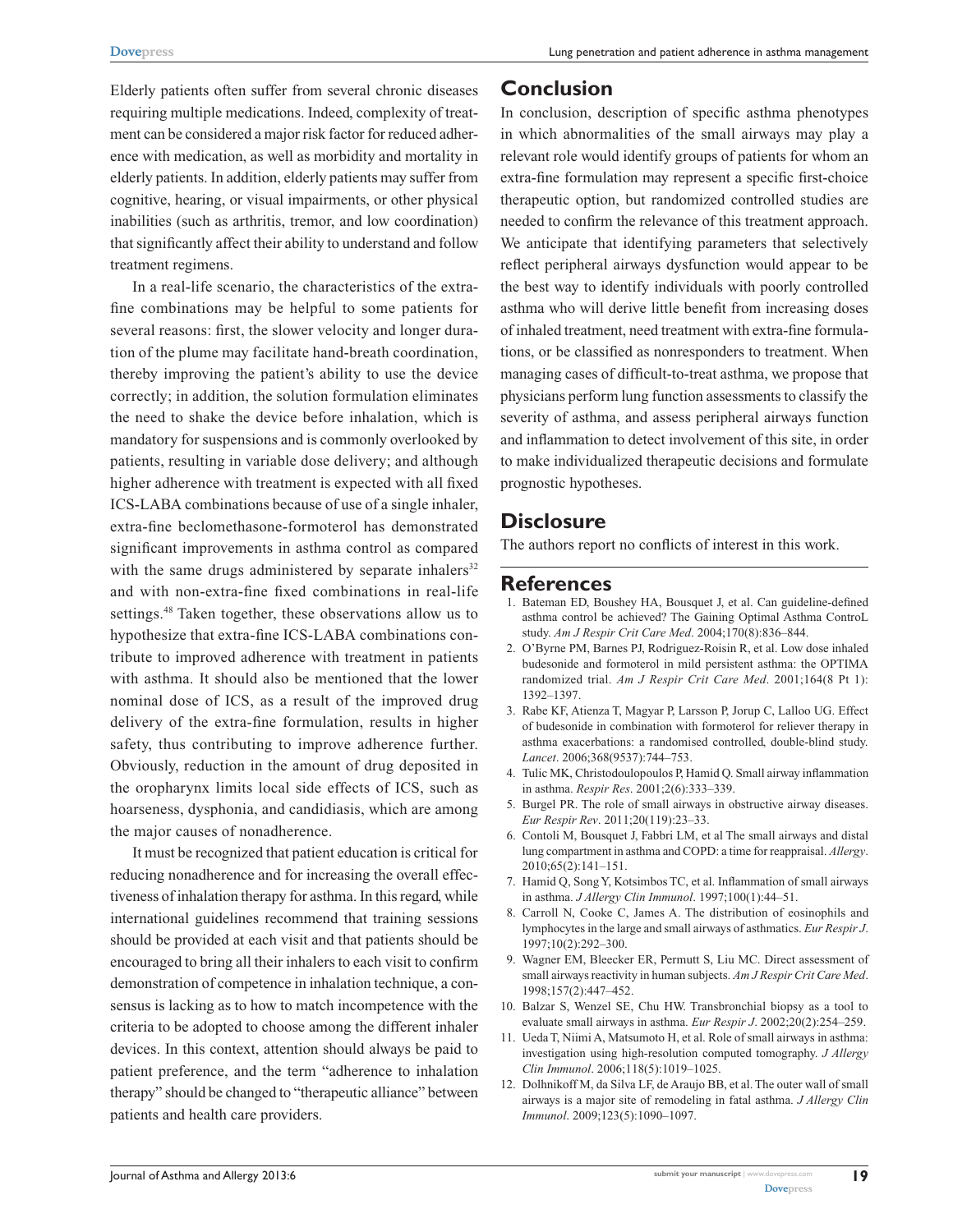- 13. The ENFUMOSA Study Group. The ENFUMOSA cross-sectional European multicentre study of the clinical phenotype of chronic severe asthma. European Network for Understanding Mechanisms of Severe Asthma. *Eur Respir J*. 2003;22(3):470–477.
- 14. Sorkness RL, Bleecker ER, Busse WW, et al; National Heart, Lung, and Blood Institute Severe Asthma Research Program. Lung function in adults with stable but severe asthma: air trapping and incomplete reversal of obstruction with bronchodilation. *J Appl Physiol*. 2008;104(2): 394–403.
- 15. Scichilone N, Morici G, Zangla D, et al. Effects of exercise training on airway closure in asthmatics. *J Appl Physiol*. 2012;113(5): 714–718.
- 16. Brown RH, Scichilone N, Mudge B, Diemer FB, Permutt S, Togias A. High-resolution computed tomographic evaluation of airway distensibility and the effects of lung inflation on airway caliber in healthy subjects and individuals with asthma. *Am J Respir Crit Care Med*. 2001;163(4): 994–1001.
- 17. Fredberg JJ, Jones KA, Nathan M, et al. Friction in airway smooth muscle: mechanism, latch, and implications in asthma. *J Appl Physiol*. 1996;81(6):2703–2712.
- 18. Usmani OS, Biddiscombe MF, Barnes PJ. Regional lung deposition and bronchodilator response as a function of beta2-agonist particle size. *Am J Respir Crit Care Med*. 2005;172(12):1497–1504.
- 19. Giraud V, Roche N. Misuse of corticosteroid metered-dose inhaler is associated with decreased asthma stability. *Eur Respir J*. 2002;19(2): 246–251.
- 20. Ganderton D, Lewis D, Davies R, Meakin B, Brambilla G, Church T. Modulite: a means of designing the aerosols generated by pressurized metered dose inhalers. *Respir Med*. 2002;96 Suppl D:S3–S8.
- 21. Lewis DA, Ganderton D, Meakin BJ, Brambilla G. Modulite: a simple solution to a difficult problem. *Respiration*. 2005;72 Suppl 1:3–5.
- 22. Chapman KR, Love L, Brubaker H. A comparison of breath-actuated and conventional metered-dose inhaler inhalation techniques in elderly subjects. *Chest*. 1993;104(5):1332–1337.
- 23. Lenney J, Innes JA, Crompton GK. Inappropriate inhaler use: assessment of use and patient preference of seven inhalation devices. EDICI. *Respir Med*. 2000;94(5):496–500.
- 24. Scichilone N, Contoli M, Paleari D, et al. Assessing and accessing the small airways; implications for asthma management. *Pulm Pharmacol Ther*. October 13, 2012. [Epub ahead of print.]
- 25. Korn S, Buhl R. Efficacy of a fixed combination of ciclesonide and formoterol: the EXCITED-study. *Respir Med* 2012;106(1):57–67.
- 26. Papi A. Inhaled BDP/formoterol extra-fine combination. Evidence and future perspectives. *Pneumologie*. 2009;63 Suppl 2:S102–S106. German.
- 27. Brutsche MH, Brutsche IC, Munawar M, et al. Comparison of pharmacokinetics and systemic effects of inhaled fluticasone propionate in patients with asthma and healthy volunteers: a randomised crossover study. *Lancet*. 2000;356(9229):556–561.
- 28. Hauber H, Taha R, Bergeron C, Migounov V, Hamid Q, Olivenstein R. Effects of hydrofluoroalkane and dry powder-formulated corticosteroids on sputum inflammatory markers in asthmatic patients. *Can Respir J*. 2006;13(2):73–78.
- 29. Barnes N, Price D, Colice G, et al. Asthma control with extrafine-particle hydrofluoroalkane-beclometasone vs large-particle chlorofluorocarbon-beclometasone: a real-world observational study. *Clin Exp Allergy*. 2011;41(11):1521–1532.
- 30. Huchon G, Magnussen H, Chuchalin A, Dymek L, Gonod FB, Bousquet J. Lung function and asthma control with beclomethasone and formoterol in a single inhaler. *Respir Med*. 2009;103(1): 41–49.
- 31. Papi A, Paggiaro P, Nicolini G, Vignola AM, Fabbri LM. Beclomethasone/ formoterol vs fluticasone/salmeterol inhaled combination in moderate to severe asthma. *Allergy*. 2007;62(10):1182–1188.
- 32. Papi A, Paggiaro PL, Nicolini G, Vignola AM, Fabbri LM. Beclomethasone/formoterol versus budesonide/formoterol combination therapy in asthma. *Eur Respir J*. 2007;29(4):682–689.
- 33. Papi A, Nicolini G, Crimi N, et al. Step-down from high dose fixed combination therapy in asthma patients: a randomized controlled trial. *Respir Res*. 2012;13:54.
- 34. Scichilone N, Battaglia S, Sorino C, et al. Effects of extra-fine inhaled beclomethasone/formoterol on both large and small airways in asthma. *Allergy*. 2010;65(7):897–902.
- 35. Goldin JG, Tashkin DP, Kleerup EC, et al. Comparative effects of hydrofluoroalkane and chlorofluorocarbon beclomethasone dipropionate inhalation on small airways: assessment with functional helical thin-section computed tomography. *J Allergy Clin Immunol*. 1999;104(6):S258–S267.
- 36. Cohen J, Douma WR, ten Hacken NH, Vonk JM, Oudkerk M, Postma DS. Ciclesonide improves measures of small airway involvement in asthma. *Eur Respir J*. 2008;31(6):1213–1220.
- 37. Hozawa S, Terada M, Hozawa M. Comparison of budesonide/formoterol Turbuhaler with fluticasone/salmeterol Diskus for treatment effects on small airway impairment and airway inflammation in patients with asthma. *Pulm Pharmacol Ther*. 2011;24(5):571–576.
- 38. Leach CL, Kuehl PJ, Chand R, Ketai L, Norenberg JP, McDonald JD. Characterization of respiratory deposition of fluticasone-salmeterol hydrofluoroalkane-134a and hydrofluoroalkane-134a beclomethasone in asthmatic patients. *Ann Allergy Asthma Immunol*. 2012;108(3): 195–200.
- 39. De Backer W, Devolder A, Poli G, et al. Lung deposition of BDP/ formoterol HFA pMDI in healthy volunteers, asthmatic, and COPD patients. *J Aerosol Med Pulm Drug Deliv*. 2010;23(3):137–148.
- 40. Fabbri LM, Nicolini G, Olivieri D, Papi A. Inhaled beclometasone dipropionate/formoterol extra-fine fixed combination in the treatment of asthma: evidence and future perspectives. *Expert Opin Pharmacother*. 2008;9(3):479–490.
- 41. Tarsin WY, Pearson SB, Assi KH, Chrystyn H. Emitted dose estimates from Seretide Diskus and Symbicort Turbuhaler following inhalation by severe asthmatics. *Int J Pharm*. 2006;316(1–2):131–137.
- 42. Nagel MW, Wiersema KJ, Bates SL, Mitchell JP. Performance of large- and small-volume valved holding chambers with a new combination long-term bronchodilator/anti-inflammatory formulation delivered by pressurized metered dose inhaler. *J Aerosol Med*. 2002;15(4):427–433.
- 43. Mariotti F, Sergio F, Acerbi D, Meyer T, Herpich C. Lung deposition of the extra-fine dry powder fixed combination beclomethasone dipropionate plus formoterol fumarate via the NEXT DPI® in healthy subjects, asthmatic and COPD patients. Presented at the European Respiratory Society 21st Annual Congress, Amsterdam, The Netherlands, September 24–28, 2011.
- 44. Juniper EF, Price DB, Stampone PA, Creemers JP, Mol SJ, Fireman P. Clinically important improvements in asthma-specific quality of life, but no difference in conventional clinical indexes in patients changed from conventional beclomethasone dipropionate to approximately half the dose of extra-fine beclomethasone dipropionate. *Chest*. 2002;121(6): 1824–1832.
- 45. Muller V, Galffy G, Eszes N, et al. Asthma control in patients receiving inhaled corticosteroid and long-acting beta2-agonist fixed combinations. A real-life study comparing dry powder inhalers and a pressurized metered dose inhaler extra-fine formulation. *BMC Pulm Med*. 2011;  $11:40.$
- 46. Allegra L, Cremonesi G, Girbino G, et al. Real-life prospective study on asthma control in Italy: cross-sectional phase results. *Respir Med*. 2012;106(2):205–214.
- 47. Brusselle G, Peche R, Van den Brande P, Verhulst A, Hollanders W, Bruhwyler J. Real-life effectiveness of extra-fine beclometasone dipropionate/formoterol in adults with persistent asthma according to smoking status. *Respir Med*. 2012;106(6):811–819.
- 48. Takeda T, Oga T, Niimi A, et al. Relationship between small airway function and health status, dyspnea and disease control in asthma. *Respiration*. 2010;80(2):120–126.
- 49. Osterberg L, Blaschke T. Adherence to medication. *N Engl J Med*. 2005;353(5):487–497.

**20**